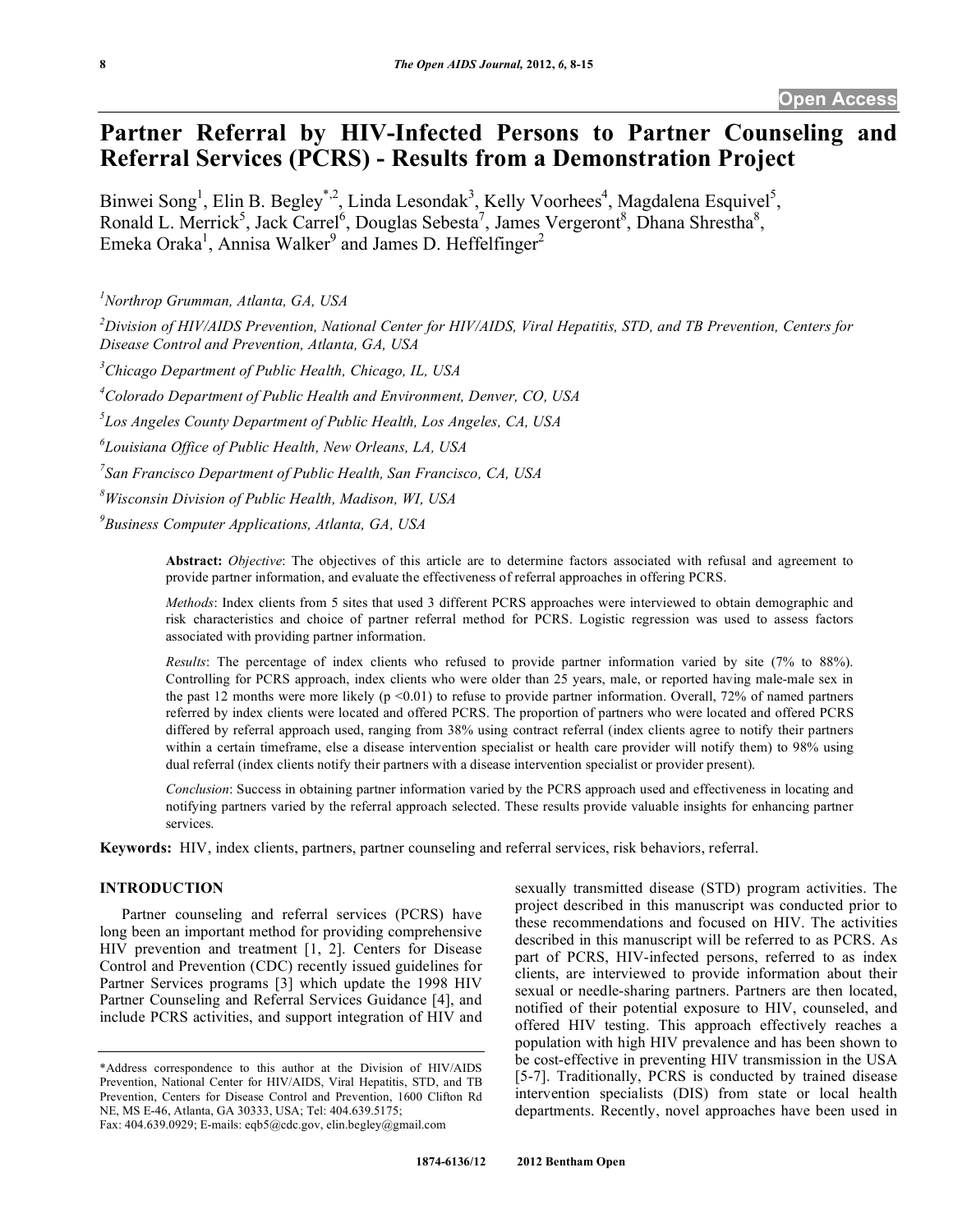an attempt to increase numbers of persons who accept PCRS. For example, an enhanced approach of PCRS using HIV counselors from community-based organizations (CBOs) in addition to DIS has been demonstrated to be effective [8, 9], and more recently, the internet has increasingly been used for partner notification [10-12].

 In practice, the success of partner notification depends on whether index clients are willing to provide information about their partners, the content of the information that they provide (i.e., whether they provide names and locating information of their partners), and how they choose to inform their partners that they have been exposed to HIV. Four referral approaches have been used to notify partners of HIV-infected persons about their potential exposures to HIV: *self-referral* (index clients agree to notify their partners by themselves), *provider referral* (index clients agree to let DIS or health care providers notify their partners), *dual referral*  (index clients agree to notify their partners with a DIS or health care provider present), and *contract referral* (index clients agree to notify their partners within a certain timeframe, and if the notification is not completed within that timeframe, DIS or providers notify them) [4, 7].

 To date, most studies on partner notification have been focused on the assessment of provider referral or self-referral approaches. These studies have shown that index clients, particularly men who have sex with men (MSM) and injection drug users (IDUs), prefer the self-referral approach, possibly because of concerns about confidentiality [8, 13]. However, several systematic reviews of referral strategies have indicated that provider referral, rather than self-referral, may be the most effective means of ensuring successful partner notification [1, 7, 14]. In a recent review, Passin and coworkers showed that the choice between self-referral and provider referral might be influenced by the type of relationship that index clients have with their partners. Index clients may be more willing to notify their main partners than their casual partners without assistance [15]. There are few reports evaluating the contract referral and dual referral approaches [7].

 In response to the continuing HIV epidemic in the USA, the CDC launched the Advancing HIV Prevention (AHP) initiative in 2003, which aimed to reduce barriers to early diagnosis of HIV infections and increase access to quality medical care, treatment, and ongoing prevention services [16]. Key strategies of the AHP initiative included implementing new approaches for diagnosing HIV infections outside medical settings and preventing new infections by working with persons diagnosed with HIV and their partners. As part of this initiative, CDC funded a project to demonstrate the feasibility of incorporating rapid HIV tests into PCRS using a variety of approach. Participating sites used a variety of PCRS approaches, including the traditional PCRS approach and a CBO-based approach during the project. Details about this project have been reported previously [9].

 The objectives of this article are to determine factors associated with refusal to provide information about partners, identify factors associated with provision of named *vs* unnamed partner information, and evaluate the effectiveness of referral approaches in successfully locating and offering PCRS to partners.

## **METHODS**

#### **Participating Sites**

 Six state or local health departments (Chicago, Colorado, Los Angeles County, Louisiana, San Francisco, and Wisconsin) were funded by CDC to participate in a demonstration project to assess the feasibility of incorporating rapid HIV testing into PCRS. The participating sites used several approaches to provide PCRS and rapid HIV testing during 2004-2006. Colorado, Louisiana, and Wisconsin used the traditional PCRS approach, in which health department DIS provided PCRS services. At these sites, persons who were identified with HIV infection in health department programs were interviewed by DIS to obtain information about their partners. DIS were then assigned to locate partners and offer PCRS. Chicago offered an expanded approach of PCRS, which involved using staff from CBOs as well as health department DIS to provide PCRS; persons who were tested with HIV infection in 15 CBOs and 6 STD clinics were interviewed to obtain information about partners, thereby expanding the reach of the health department to identify index patients for PCRS. Partner elicitation information was provided to the health department and DIS were then assigned to locate partners to offer PCRS. Los Angeles used a CBO-based PCRS approach, in which PCRS was provided by HIV counselors from 3 local CBOs where HIV testing was offered. Persons newly diagnosed with HIV infection and those with longstanding HIV-infection who sought care in the health care centers affiliated with the CBOs were offered PCRS. Participating index clients were encouraged to bring their partners to the CBOs to be notified of their potential exposure to HIV. Partners were then offered rapid HIV counseling and testing. San Francisco developed and implemented the Partner Disclosure Assistance Program (PDAP), in which promotional materials such as flyers and brochures were distributed to health-care providers, CBOs, and the general public to encourage HIV-infected individuals to participate in PCRS by contacting the health department to receive assistance in learning how to disclose their HIV status to their partners. This was a passive recruitment method that focused on the self referral method rather than other partner notification methods.

## **Data Collection**

 DIS or CBO counselors conducted interviews with index clients. Standardized paper forms were used by each site for data collection and were completed during the interview or afterwards using notes taken during interviews. Data from existing surveillance or laboratory reports were also used to obtain information about index clients who could not be located.

 Index clients and partners were considered eligible to participate in the rapid testing project if they were: a) alive at the time of the interview; b) residing within respective jurisdictions; and c)  $\geq$  13 years. All index clients and partners were eligible to receive PCRS, even if they did not meet the eligibility requirements for the rapid testing project. Information collected from index clients during interviews included demographic characteristics, risk behaviors during the past 12 months, and willingness to participate in PCRS. Index clients were also asked when they were diagnosed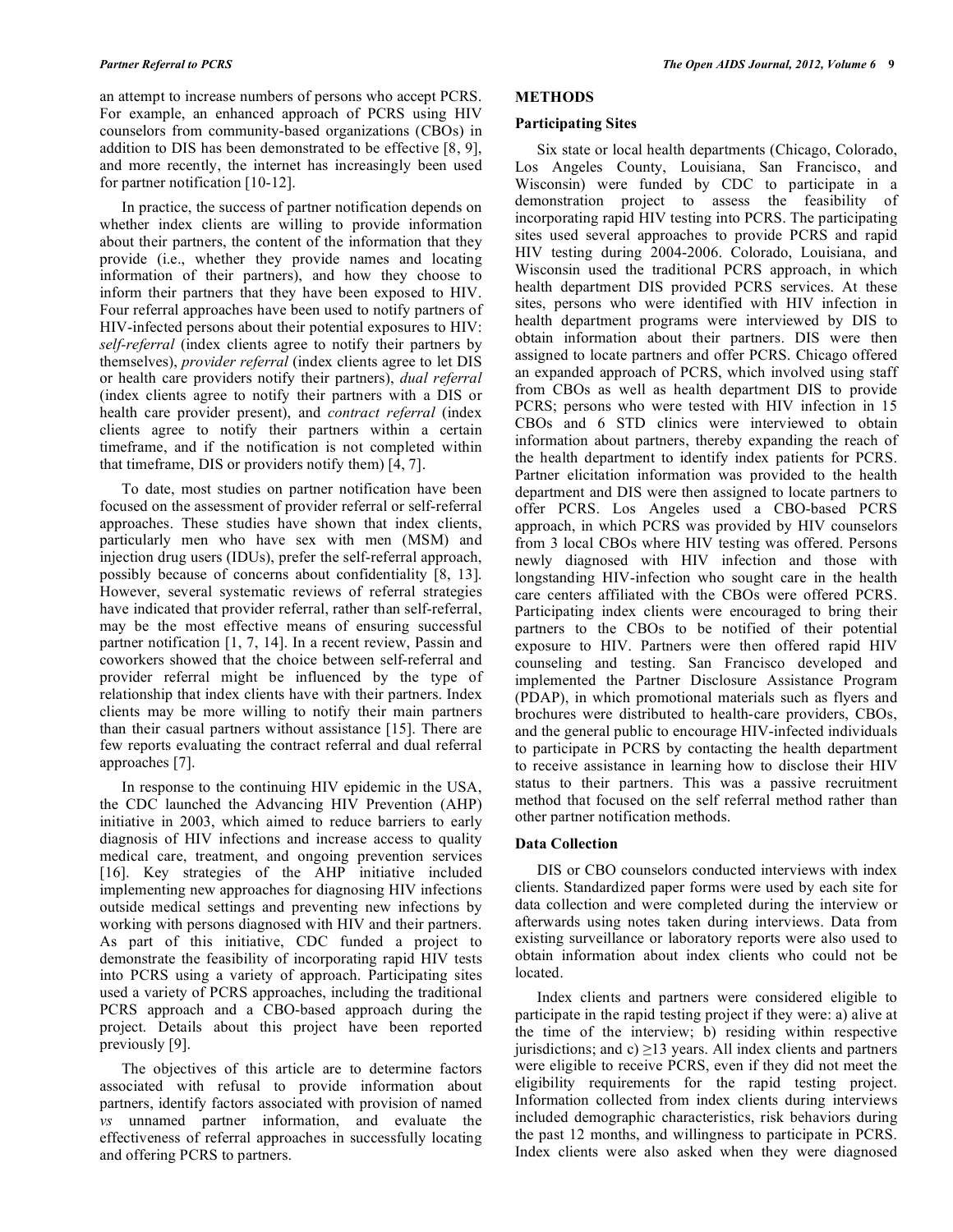with HIV infection, whether they agreed to speak with DIS or CBO counselors, and whether they were willing to provide information about their partners in the past 12 months, or since their last HIV-negative test result, if available. Index clients were then asked to provide the number, gender, names, and locating information of their partners. Some index clients provided all information requested about their partners, whereas others could not or did not provide names and/or locating information of partners. DIS are trained to use any information that they gather (including nicknames, locating information and descriptions of partners) to identify, locate and notify partners. Index partners were offered the choice of selfreferral, provider referral, dual referral, or contract referral approaches for partner notification.

 Partners who were located were interviewed and offered free HIV testing. Because the demographic characteristics, risk behaviors, and test results of partners have been reported previously [9], this analysis concentrates on information collected from index clients.

## **Data Management and Analysis**

 Some variables were reclassified for analysis. Relationship status was dichotomized into "married" and "single", with the latter category including widowed and divorced. HIV risk behavior factors were classified based upon patient's self-reported sexual orientation as well as their sexual or drug using activities in the previous 12 months. They included the following mutually exclusive categories: male-male sex, injection drug use, or both malemale sex and injection drug use. Heterosexual patients that used injection drugs were classified as injection drug users and patients who did not identify any of the aforementioned risk behaviors (and reported heterosexual behavior) were classified as heterosexual.

 To assess the effectiveness of each referral method for locating and offering PCRS to partners, index clients who provided names and contact information for their partners were first categorized into 6 groups based on the referral methods they chose: self-referral, provider referral, dual referral, contract referral, combined referral approach (in which index clients chose more than one of the above four referral methods), or missing (in which index clients reported the number of partners for which they had names and contact information, but information about the type of referral method was not collected). The aggregate number of partners for whom index clients provided partner information was calculated for each group of index clients. Likewise, the aggregate number of referred partners who were located and offered PCRS was calculated for each group. The proportion of referred partners who were located was then calculated by dividing the total number of referred partners by the total number of located partners for each group of index clients.

 We used the SAS software package 9.2 (SAS Institute, Cary, NC) for data quality assurance and analysis. We performed logistic regression [17], controlling for PCRS approach (i.e. traditional, expanded, and CBO-based PCRS approaches), to produce adjusted odds with 95% confidence

intervals for factors that were associated with provision of partner information.

#### **Human Subjects Considerations**

 The CDC determined that this project was a programmatic evaluation of incorporation of rapid HIV testing into PCRS and not a research activity, and so this project did not require review by the CDC's Institutional Review Board. However, participants provided informed consent prior to HIV testing.

## **Data Collected by the San Francisco Project Site**

 Only 11 index patients and 27 partners participated in the project in San Francisco. Because of the low participation and the absence of variability in the outcome of interest, including San Francisco data resulted in instability in the multivariate analysis. Therefore, the data from this site were removed from the analysis and are not included in the tables.

## **RESULTS**

## **Refusal to Provide Information About Partners by Index Clients**

 During the project, 2667 index clients were identified by health departments or CBO counselors in the 5 sites included in this analysis. Of these, 2648 (99%) were eligible to participate in the project. A total of 2330 (88%) had spoken to a DIS or CBO counselor, of whom 1562 (67%) refused to provide partner information.

 The percentages of index clients who refused to provide information about partners varied by the PCRS approach used; the percentage was relatively low at sites that used the traditional approach for providing PCRS (Wisconsin, Colorado, and Louisiana), ranging from 7% to 42%. Fortynine percent of index clients recruited in Chicago, a site that used a combination of traditional and CBO-based PCRS approaches, refused to provide partner information. The percentage of index clients refusing to provide information about partners was highest (88%) in Los Angeles, where a CBO-based approach to conducting PCRS was used. Overall, 85% of the index clients who refused to provide information about their partners were recruited in Los Angeles.

 The majority of index clients were male, Hispanic, older than 25 years, single, and reported male-male sex. The majority of index clients who refused to provide information about their partners were Hispanic, older than 25 years, male, single, or without health insurance (Table **1**). Fiftyfour percent of those refusing to provide partner information reported having had multiple sex partners, 74% reported having male-male sex in the past 12 months, and 87% were interviewed  $\geq$  3 months of HIV diagnosis. In comparison, only 49% of index clients who provided partner information reported having male-male sex in the past 12 months, and 42% of these persons were interviewed  $\geq$  3 months of HIV diagnosis. Index clients who reported having male-male sex and/or using injection drugs were more likely to report having anonymous partners than those who did not report these risk behaviors (30% *vs* 11%, p<0.01, data not shown).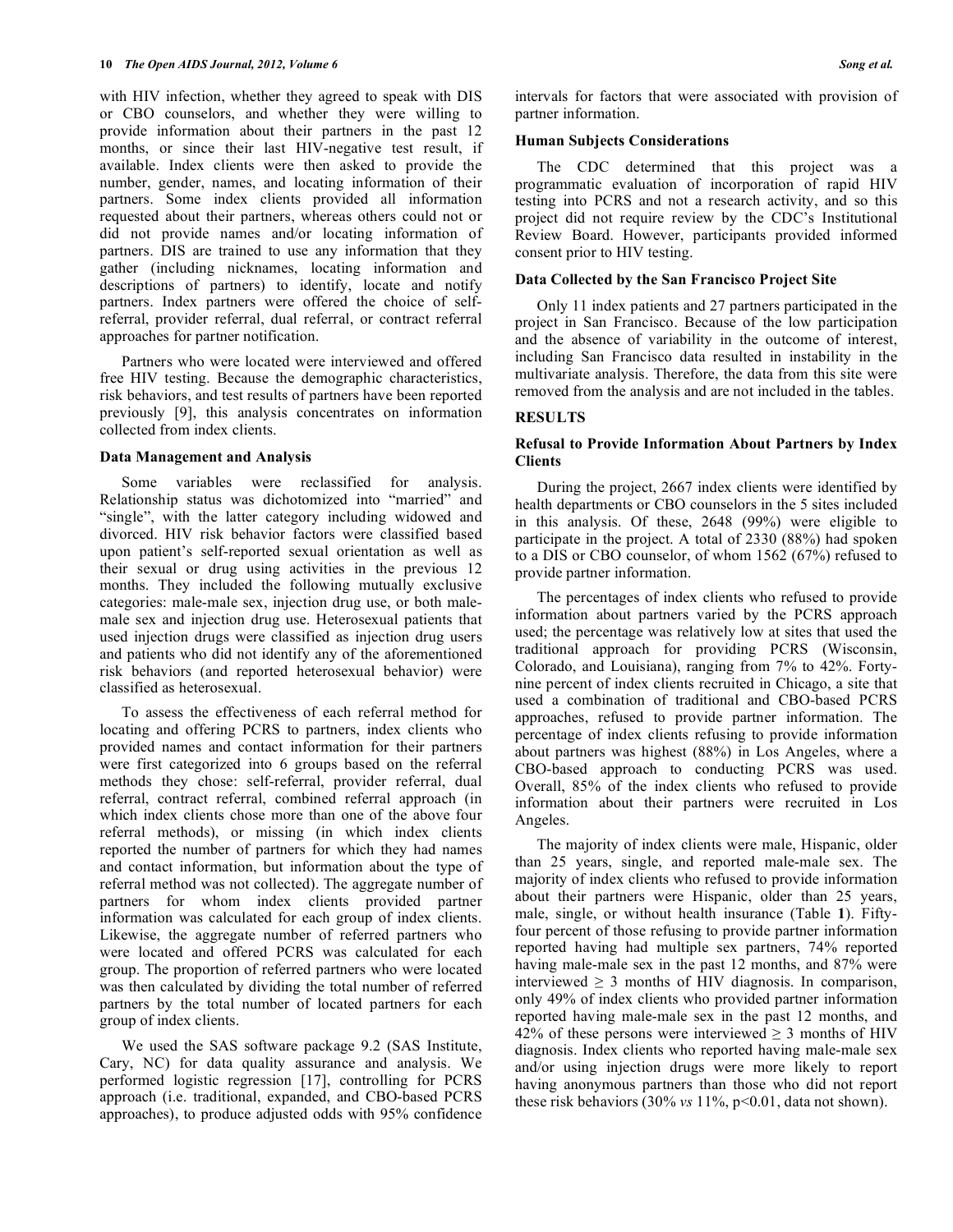# **Table 1. Demographic Characteristics and HIV Risk Behaviors of Index Clients (HIV-Infected Persons) by Provision of Partner InformationPartner Counseling and Referral Services Demonstration Project, 5 sites, 2004-2006**

|                                         | <b>Index Clients who Did Not Provide</b><br>Partner Information (N=1562) | <b>Index Client who Provided Named</b><br>Partner Information (N=768) |                           |
|-----------------------------------------|--------------------------------------------------------------------------|-----------------------------------------------------------------------|---------------------------|
| <b>Characteristics</b>                  | $n^a$ (%)                                                                | $n^a$ (%)                                                             | AOR (95% CI) <sup>b</sup> |
| Age                                     |                                                                          |                                                                       |                           |
| $\leq$ 25 years                         | 92(5.9)                                                                  | 163(21.3)                                                             | 1.0                       |
| $>25$ years                             | 1468 (94.1)                                                              | 603 (78.7)                                                            | $2.2(1.6-3.1)$            |
| Race                                    |                                                                          |                                                                       |                           |
| White, not Hispanic                     | 406(26.2)                                                                | 227(30.1)                                                             | 1.0                       |
| Black, not Hispanic                     | 264(17.0)                                                                | 293 (38.9)                                                            | $0.6(0.5-0.8)$            |
| Hispanic/Latino                         | 806 (52.0)                                                               | 201(26.7)                                                             | $0.8(0.6-1.2)$            |
| Other races <sup>c</sup>                | 75 (4.8)                                                                 | 33(4.4)                                                               | $0.7(0.4-1.2)$            |
| Gender                                  |                                                                          |                                                                       |                           |
| Male                                    | 1334 (88.2)                                                              | 584 (76.7)                                                            | 1.0                       |
| Female                                  | 178 (11.8)                                                               | 177(23.3)                                                             | $0.6(0.5-0.8)$            |
| <b>Education</b>                        |                                                                          |                                                                       |                           |
| High school or less                     | 853 (57.1)                                                               | 373 (59.6)                                                            | 1.0                       |
| More than high school                   | 640 (42.9)                                                               | 253(40.4)                                                             | $1.3(1.0-1.7)$            |
| Relationship Status <sup>d</sup>        |                                                                          |                                                                       |                           |
| Married                                 | 438 (28.5)                                                               | 341 (46.4)                                                            | 1.0                       |
| Single                                  | 1101(71.5)                                                               | 394 (53.6)                                                            | $3.4(2.7-4.4)$            |
| <b>Living Condition</b>                 |                                                                          |                                                                       |                           |
| Homeless                                | 60(4.0)                                                                  | 27(3.8)                                                               | 1.0                       |
| Non-homeless                            | 1447 (96.0)                                                              | 687 (96.2)                                                            | $0.9(0.5-1.5)$            |
| <b>Health Insurance Status</b>          |                                                                          |                                                                       |                           |
| No                                      | 898 (58.6)                                                               | 357 (49.6)                                                            | 1.0                       |
| Yes                                     | 634 (41.4)                                                               | 363 (50.4)                                                            | $1.1(0.9-1.4)$            |
| <b>Number of Sex Partners</b>           |                                                                          |                                                                       |                           |
| $0 - 1$                                 | 583 (46.2)                                                               | 350 (50.4)                                                            | 1.0                       |
| $\geq\!2$                               | 678 (53.8)                                                               | 345 (49.6)                                                            | $1.6(1.2-2.0)$            |
| <b>HIV Risk Factor</b>                  |                                                                          |                                                                       |                           |
| Heterosexual                            | 273 (22.0)                                                               | 332 (46.6)                                                            | $1.0\,$                   |
| Male-male sex                           | 926 (74.4)                                                               | 346 (48.6)                                                            | $2.7(2.1-3.5)$            |
| Injection drug use                      | 14(1.1)                                                                  | 23(3.2)                                                               | $1.3(0.5-3.0)$            |
| Male-male sex and injection drug use    | 31(2.5)                                                                  | 11(1.5)                                                               | $3.1(1.3-7.6)$            |
| <b>Time from Diagnosis to Interview</b> |                                                                          |                                                                       |                           |
| Within 3 months                         | 194 (12.9)                                                               | 427(58.4)                                                             | 1.0                       |
| $\geq$ 3 months                         | 1311 (87.1)                                                              | 304(41.6)                                                             | $2.5(1.8-3.3)$            |

AOR: adjusted odd ratio, CI: confidence interval, HET: heterosexual risk behavior, MSM: Men sex with Men.

<sup>a</sup>Number may not add up to total due to missing values.<br><sup>b</sup>Controlled for PCRS approach.

c Other races include Native American, Asian, Pacific Islanders, and multiple races.

d Married includes partnered; single includes widowed and divorced.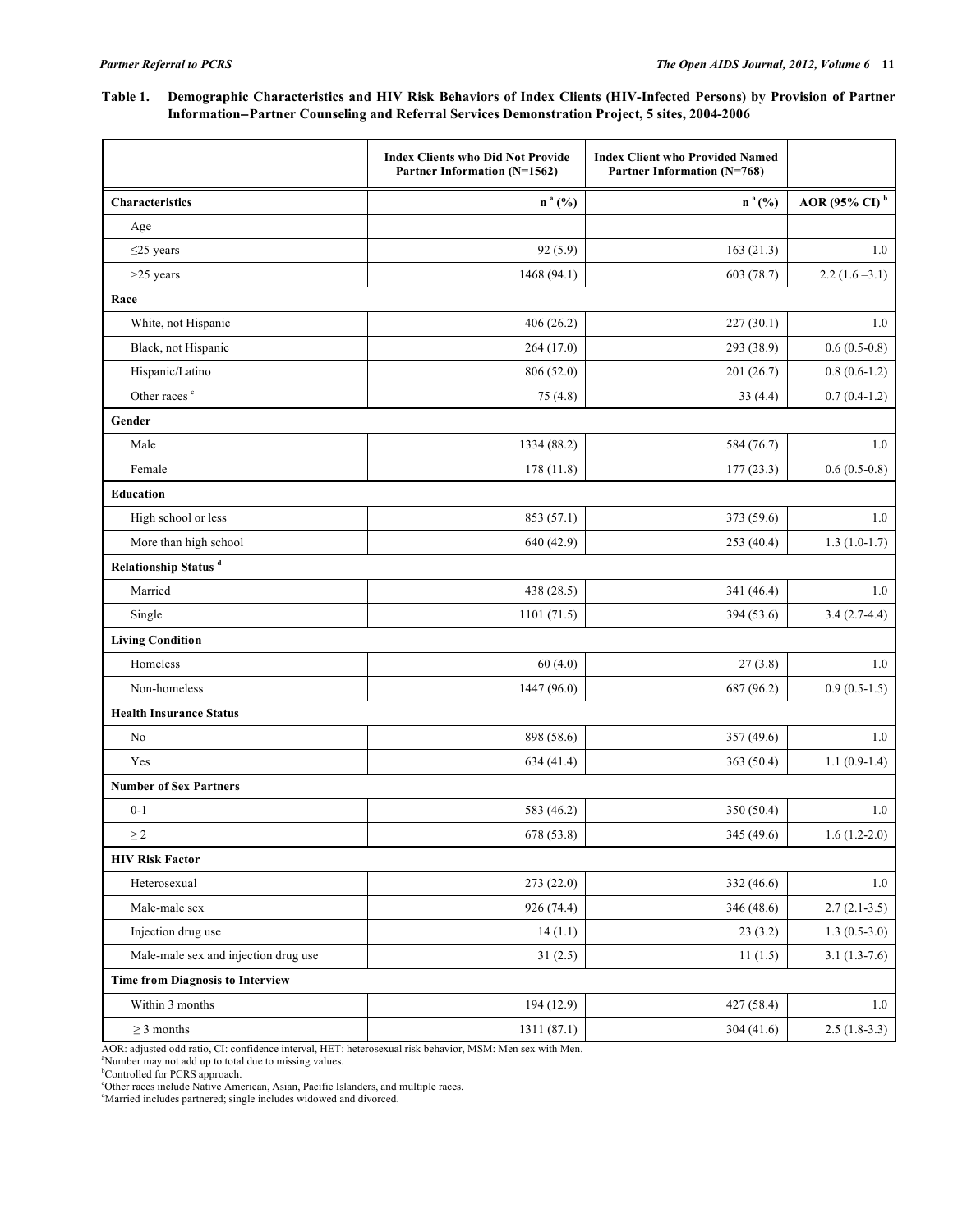Controlling for PCRS approach, index clients were more likely to refuse to provide information about partners if they were older than 25 years, single, or reported male-male sex, or both male-male sex and injection drug use in the past 12 months (compared to heterosexual risk). Female and non-Hispanic black (compared to white) index clients were less likely to refuse to provide partner information (Table **1**). In addition, index clients interviewed  $\geq$  3 months following HIV diagnosis were more likely to refuse to provide information about partners compared to those who were interviewed <3 months following diagnosis. Homelessness, educational attainment, and health insurance status were not significantly associated with refusal to provide partner information when controlling for PCRS approach.

#### **Provision of Partner Information by Index Clients**

 A total of 768 index clients provided information about their current or past partners during the project (Table **2**). Two-thirds of the 768 index clients who provided partner information provided the names or contact information of all partners they reported having in the past year or since their last negative HIV test result. Only 8% of index clients did not disclose the names or contact information of any of their partners. Among 680 index clients who provided contact information for their partners, 37% chose the provider referral approach, 30% chose the self-referral approach, 20% chose the dual referral approach, and 3% chose the contract referral approach to notify their partners that they might have been exposed to HIV infection. The most commonly used referral options by PCRS approach were self-referral in expanded PCRS (35.9%), provider referral in traditional PCRS (47.2%), and dual referral in CBO-based PCRS  $(87.0\%)$ .

 Controlling for PCRS approach, index clients were more likely to provide information about their named partners if they were female, or married (Table **3**). However, index clients were less likely to provide named partner information if they reported  $>1$  sex partner or reported male-male sex, injection drug use, or both in the past 12 months (compared with heterosexual risk).

## **Proportion of Referred Partners who were Located and Offered PCRS**

 The 768 index clients who provided information about their partners during the project reported a total of 2969 partners, or an average of 4 partners each. Overall, 1145 (39%) of the partners reported were named by 680 index clients, an average of 1.7 named partners per index client. Almost three-fourths of these 1145 named partners were located, contacted, and offered PCRS during the project.

 Among index patients who provided partner names and locating information, the number of index clients choosing the different referral options ranged widely, from 21 selecting the contract referral method to 253 opting for the provider referral method (Table **4**). Almost all of the partners referred by the dual referral method were located and offered services, approximately three-quarters of the partners referred by the provider and self-referral methods were located and offered PCRS, and <40% of partners referred using the contract referral method were located and offered PCRS.

**Table 2. Provision of Partner Information by 768 Index Clients (HIV-Infected Persons) - Partner Counseling and Referral Services Demonstration Project, 5 Sites, 2004-2006** 

|                                                             | n(%)       |  |  |  |
|-------------------------------------------------------------|------------|--|--|--|
| <b>Number of Partners for whom Information Was Provided</b> |            |  |  |  |
| $\mathbf{0}$                                                | 27(3.5)    |  |  |  |
| 1                                                           | 359 (46.7) |  |  |  |
| $2 - 5$                                                     | 295 (38.4) |  |  |  |
| $6 - 10$                                                    | 41 $(5.3)$ |  |  |  |
| >10                                                         | 46(6.0)    |  |  |  |
| <b>Type of Partner Information Provided</b>                 |            |  |  |  |
| Named only                                                  | 517 (67.3) |  |  |  |
| Both named and unnamed                                      | 163(21.2)  |  |  |  |
| Unnamed only                                                | 59 (7.7)   |  |  |  |
| Other <sup>a</sup>                                          | 29(3.8)    |  |  |  |
| Referral Type <sup>b</sup>                                  |            |  |  |  |
| Provider referral ° only                                    | 253 (37.2) |  |  |  |
| Self-referral donly                                         | 205(30.1)  |  |  |  |
| Dual referral <sup>e</sup> only                             | 138 (20.3) |  |  |  |
| Contract referral f only                                    | 21(3.1)    |  |  |  |
| Combined approaches <sup>g</sup>                            | 50 (7.4)   |  |  |  |
| Missing information                                         | 13(1.9)    |  |  |  |

a Other includes no partner or missing information.

<sup>b</sup>Only for those index clients who provided named partners (n=680).

c A referral method where a Disease Intervention Specialist (DIS) or health service provider informs partners on the behalf of index clients.

<sup>d</sup>A referral method where the index clients notify their partners by themselves.

e A referral method where index clients notify their partners in the presence of a DIS or health care provider.

<sup>f</sup>A referral method where index clients agree to notify their partners within a certain timeframe, and if the notification is not completed within that timeframe, providers or DIS will notify partners.

<sup>8</sup>A combination of referral approaches used together to conduct the notification.

#### **DISCUSSION**

 Results from this article demonstrate that persons who were older than 25 years, male, or reported male-male sex and/or injection drug use in the previous year or since their last negative HIV test were more likely to refuse to provide partner information. Among those who provided partner information, those who reported being single or having male-male sex, injection drug use, or both in the past year were less likely to provide the names or contact information for their partners. Almost three-quarters of named partners who were referred by index clients were located and offered PCRS. The dual referral approach for notifying partners yielded the highest proportion and the contract referral approach yielded the lowest proportion of referred partners who were subsequently located and offered PCRS.

 The percentages of index clients who refused to provide information about their partners varied by the PCRS approach used. The lowest refusal rates were observed at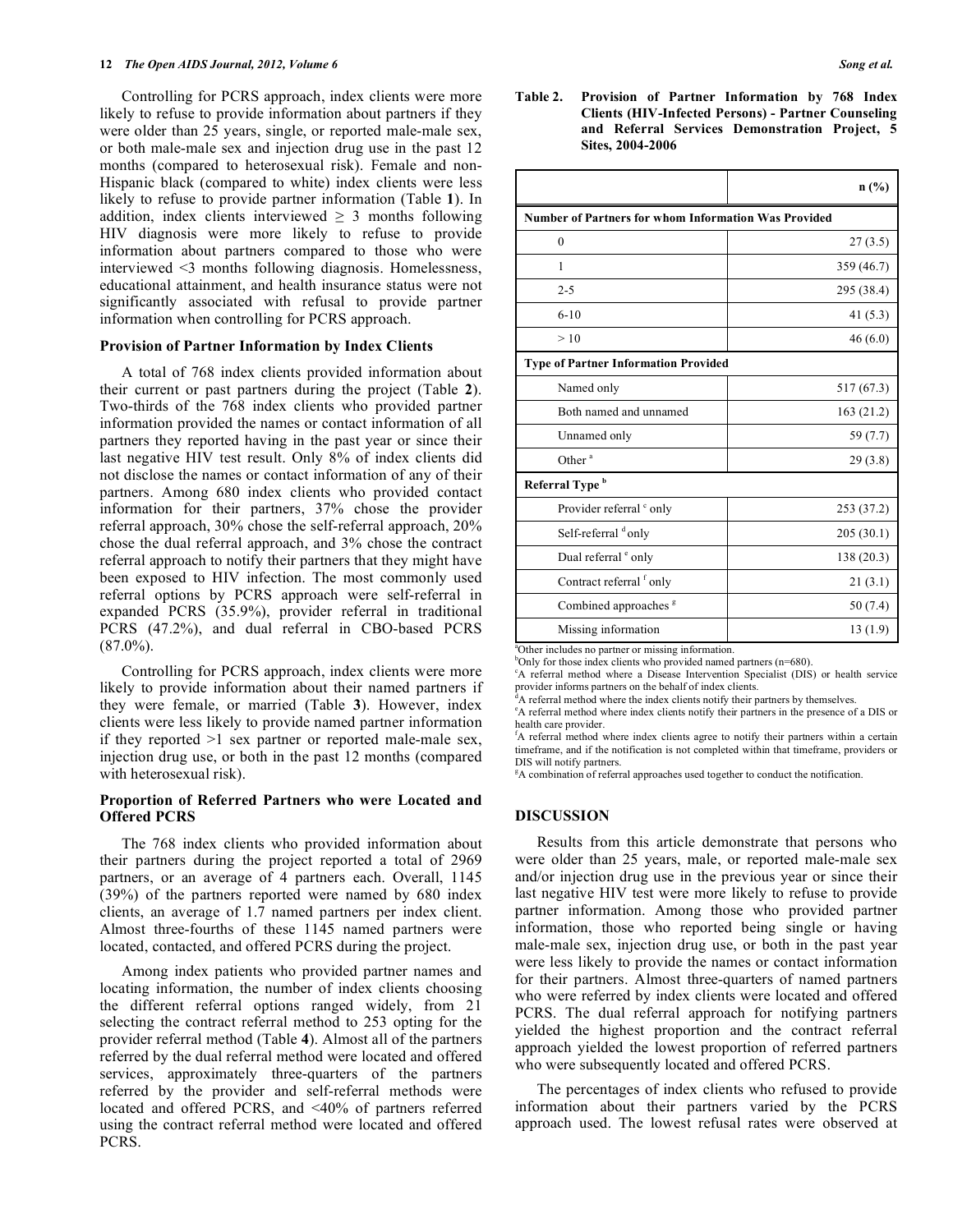| Table 3. Demographic Characteristics and HIV Risk Behaviors of 576 Index Clients (HIV-Infected Persons), by whether they |
|--------------------------------------------------------------------------------------------------------------------------|
| Provided Names of their Partners or Unnamed Contact Information for their Partners – Partner Counseling and              |
| <b>Referral Services Demonstration Project, 5 Sites, 2004-2006</b>                                                       |

|                                          | <b>Index Client who Provided</b><br>Named Partner (N=517) | <b>Index Client who Provided</b><br><b>Unnamed Partner (N=59)</b> |                           |  |  |  |
|------------------------------------------|-----------------------------------------------------------|-------------------------------------------------------------------|---------------------------|--|--|--|
| Characteristics                          | $n^{a}$ (%)                                               | $n^{a}$ (%)                                                       | AOR (95% CI) <sup>b</sup> |  |  |  |
| Age                                      |                                                           |                                                                   |                           |  |  |  |
| $\leq$ 25 years                          | 108(21.0)                                                 | 7(11.9)                                                           | 1.0                       |  |  |  |
| $>$ 25 years                             | 407 (79.0)                                                | 52(88.1)                                                          | $0.4(0.2-0.9)$            |  |  |  |
| Race                                     |                                                           |                                                                   |                           |  |  |  |
| White, not Hispanic                      | 124(24.3)                                                 | 29(51.8)                                                          | 1.0                       |  |  |  |
| Black, not Hispanic                      | 211(41.5)                                                 | 16(28.6)                                                          | $4.0(2.0 - 7.8)$          |  |  |  |
| Hispanic/Latino                          | 149(29.3)                                                 | 9(16.1)                                                           | $2.3(1.0 - 5.2)$          |  |  |  |
| Other races <sup>c</sup>                 | 25(4.9)                                                   | 2(3.6)                                                            | $1.9(0.4-8.9)$            |  |  |  |
| Gender                                   |                                                           |                                                                   |                           |  |  |  |
| Male                                     | 367(71.7)                                                 | 54(93.1)                                                          | 1.0                       |  |  |  |
| Female                                   | 145 (28.3)                                                | 4(6.9)                                                            | $6.2(2.2 - 17.4)$         |  |  |  |
| Relationship Status <sup>d</sup>         |                                                           |                                                                   |                           |  |  |  |
| Single                                   | 227 (45.9)                                                | 47(82.5)                                                          | 1.0                       |  |  |  |
| Married                                  | 268 (54.1)                                                | 10(17.5)                                                          | $4.0(1.9 - 8.2)$          |  |  |  |
| <b>Number of Sex Partners</b>            |                                                           |                                                                   |                           |  |  |  |
| $0 - 1$                                  | 297 (62.7)                                                | 17(32.7)                                                          | 1.0                       |  |  |  |
| $\geq$ 2                                 | 177(37.3)                                                 | 35(67.3)                                                          | $0.3(0.2 - 0.6)$          |  |  |  |
| <b>HIV Risk Factor</b> <sup>e</sup>      |                                                           |                                                                   |                           |  |  |  |
| Heterosexual                             | 266(55.2)                                                 | 11(20.4)                                                          | 1.0                       |  |  |  |
| Male-male sex and /or injection drug use | 216 (44.8)                                                | 43 (79.6)                                                         | $0.2(0.1 - 0.4)$          |  |  |  |
| <b>Time from Diagnosis to Interview</b>  |                                                           |                                                                   |                           |  |  |  |
| Within 3 months                          | 261 (52.8)                                                | 37(66.1)                                                          | 1.0                       |  |  |  |
| $\geq$ 3 months                          | 233 (47.2)                                                | 19 (33.9)                                                         | $0.9(0.5 - 1.7)$          |  |  |  |

AOR: adjusted odd ratio, CI: confidence interval, HET: heterosexual risk behavior, MSM: Men sex with Men.

a Number may not add up to total due to missing values.

b Controlled for PCRS approach.

c Other races include Native American, Asian, Pacific Islanders, and multiple races.

d Married includes partnered; single includes widowed and divorced.

e Male-male sex and injection drug use alone each had insufficient numbers to include within the table. These are included in the "male-male sex and/or injection dug use" category.

sites that used the traditional referral approach, whereas the highest refusal rate occurred at the site using the CBO referral approach. This may be explained in part by the possibility that the health departments have the most experience using the traditional approach for PCRS, whereas CBOs may not have comparable experience with and also may not prioritize PCRS. Although the Los Angeles site had the highest percentage of index clients who refused to provide partner information, this site recruited more than half of all of the index clients who participated in this project, it recruited the second highest number of index clients who provided partner information among participating sites, and tested more named partners than any other participating site [9]. These findings indicate that a CBO referral approach to PCRS may be able to offer PCRS to large numbers of partners of index clients even if refusal

rates using this approach are high. However, these conclusions should be interpreted with caution because it is not clear whether they are due to the approach, site characteristics, or a combination of the two. It is also possible that these findings were due in part to the ability of the CBO to reach a large number of index clients in an area with a high prevalence of HIV infection.

 Index clients who were married were more likely to provide information about and names of partners than single index clients, whereas persons who reported male-male sex and/or injection drug use in the past year were less likely to provide information about and names of partners. In addition to the finding that people who engaged in male-male sex and/or injection drug use may have been more likely to have anonymous partners, our findings might indicate that MSM and IDUs may be more reluctant to share personal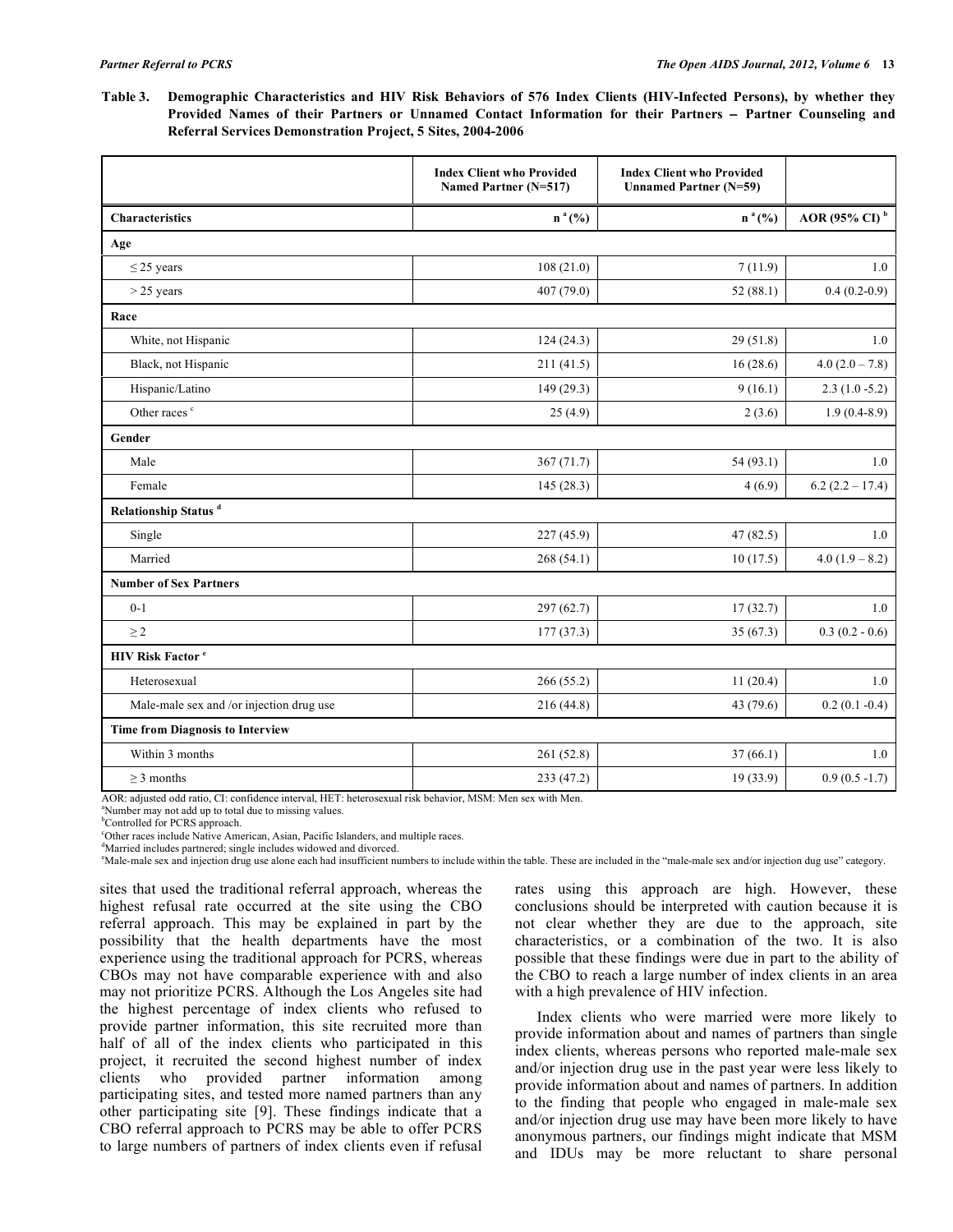Table 4. Proportion of Partners Located and Offered PCRS by Referral Type - Partner Counseling and Referral Services **Demonstration Project, 5 Sites, 2004-2006** 

| <b>Index Clients</b>                                      | Number of<br><b>Index Clients</b> | <b>Number of Partners</b><br><b>Provided by Index Clients</b> | <b>Number of Referred Partners</b><br><b>Located and Offered PCRS</b> | <b>Proportion of Partners Located</b><br>and Offered PCRS (%) |
|-----------------------------------------------------------|-----------------------------------|---------------------------------------------------------------|-----------------------------------------------------------------------|---------------------------------------------------------------|
| All index clients provided<br>partner information         | 768                               | 2969                                                          | 834                                                                   | 28                                                            |
| Index clients who provided<br>named partners <sup>a</sup> | 680                               | 1145                                                          | 828                                                                   | 72                                                            |
| Provider referral <sup>b</sup>                            | 253                               | 455                                                           | 326                                                                   | 72                                                            |
| Dual referral <sup>c</sup>                                | 138                               | 163                                                           | 159                                                                   | 98                                                            |
| Contract referral d                                       | 21                                | 47                                                            | 18                                                                    | 38                                                            |
| Self-referral <sup>e</sup>                                | 205                               | 309                                                           | 237                                                                   | 77                                                            |
| Combined <sup>f</sup>                                     | 50                                | 148                                                           | 82                                                                    | 55                                                            |
| Missing $\frac{8}{3}$                                     | 13                                | 23                                                            | 6                                                                     | 26                                                            |

a Index clients could select more than one of the above four referral methods.

b<sup>h</sup>A referral method where a Disease Intervention Specialist (DIS) or health service provider informs partners on the behalf of index clients.

A referral method where index clients notify their partners in the presence of a DIS or health care provider.

<sup>d</sup>A referral method where index clients agree to notify their partners within a certain timeframe, and if the notification is not completed within that timeframe, providers or DIS will notify partners.

e A referral method where the index clients notify their partners by themselves. f A combination of referral approaches used together to conduct the notification.

<sup>g</sup>Index clients reported the total number of named partners but referral method information was missing.

information, possibly due to social stigma, negative feelings toward being HIV-positive [18], or misconception about named-based partner notification, as reported previously [19]. Therefore, additional effort will likely be needed to encourage MSM and IDUs to participate fully in PCRS.

 The importance of timely interviewing is highlighted by our finding that persons interviewed within 3 month of diagnosis were two and half times as likely to provide partner information as those interviewed later. This likely reflects the fact that persons who have been living with HIV infection for some time may feel that they know how to disclose their HIV status and have had some experience disclosing their status with others. Additionally, some people may have already received PCRS at the time of their diagnosis, and therefore might have been less receptive to participating in PCRS at this time. However, this may also indicate that index clients interviewed more than 3 months after diagnosis may have trouble recalling identifying and locating information for their partners. Although health departments may face challenges with timely reporting of HIV diagnoses, CDC recommends that all persons with newly diagnosed or reported HIV infection should be offered PCRS at diagnosis or as soon after diagnosis as possible [3]. Thus, interviews should be conducted with index patients as early as possible following diagnosis in order to achieve the full public health benefits of PCRS.

 To measure the effectiveness of PCRS, it is important to examine not only how many partners are referred by index clients, but also how many referred partners are actually located and offered PCRS. During this project, the dual referral approach resulted in the highest proportion of named partners being located and offered PCRS. This is not surprising since most of the partners referred by this approach were recruited in Los Angeles, where index clients brought their partners to the CBOs for notification using the dual referral method. At the other participating sites, however, fewer people selected the

dual referral approach. Therefore, it is unclear whether this referral approach would be as effective in other jurisdictions.

 Provider referral and self-referral are two widely used approaches for partner notification [20, 21]. During this project, almost equal numbers of index clients selected each method of referral for partner notification and both approaches had similar success in reaching partners. In comparison, the contract referral approach was the least effective method used in this project, resulting in only 38% of partners being located and offered PCRS. However, it is important to note that the relative effectiveness of this method may have been related to the characteristics of the sites rather than the approaches themselves. Our findings do suggest that the effectiveness of PCRS may vary by the type of referral approach that is offered. Thus, the choice of referral method for partner notification needs to be taken into consideration for the implementation of future PCRS programs. Further examination of different approaches of PCRS and operational research evaluating the use of different referral approaches by approach should be conducted to identify the best ways to reach and test partners.

 Data cited in the CDC partner services recommendations suggest that provider referral is the most effective method for notifying partners [3]. We found that the dual referral method was the most effective method used in our analysis. Because data comparing the effectiveness of various PCRS approaches are limited, this is the first report of the effectiveness of the dual referral method. The provider and dual referral methods both draw on the skills of the DIS to provide information about the process of PCRS, information about HIV as a disease, assistance obtaining HIV testing, and, if needed, linkage to care. Further studies should examine the dual referral method more closely and determine when this method can be best utilized.

 Our findings are subject to several limitations. First, convenience sampling was used to recruit index clients to participate in this project, a relatively small number of sites were included in this project, and the selection of participating